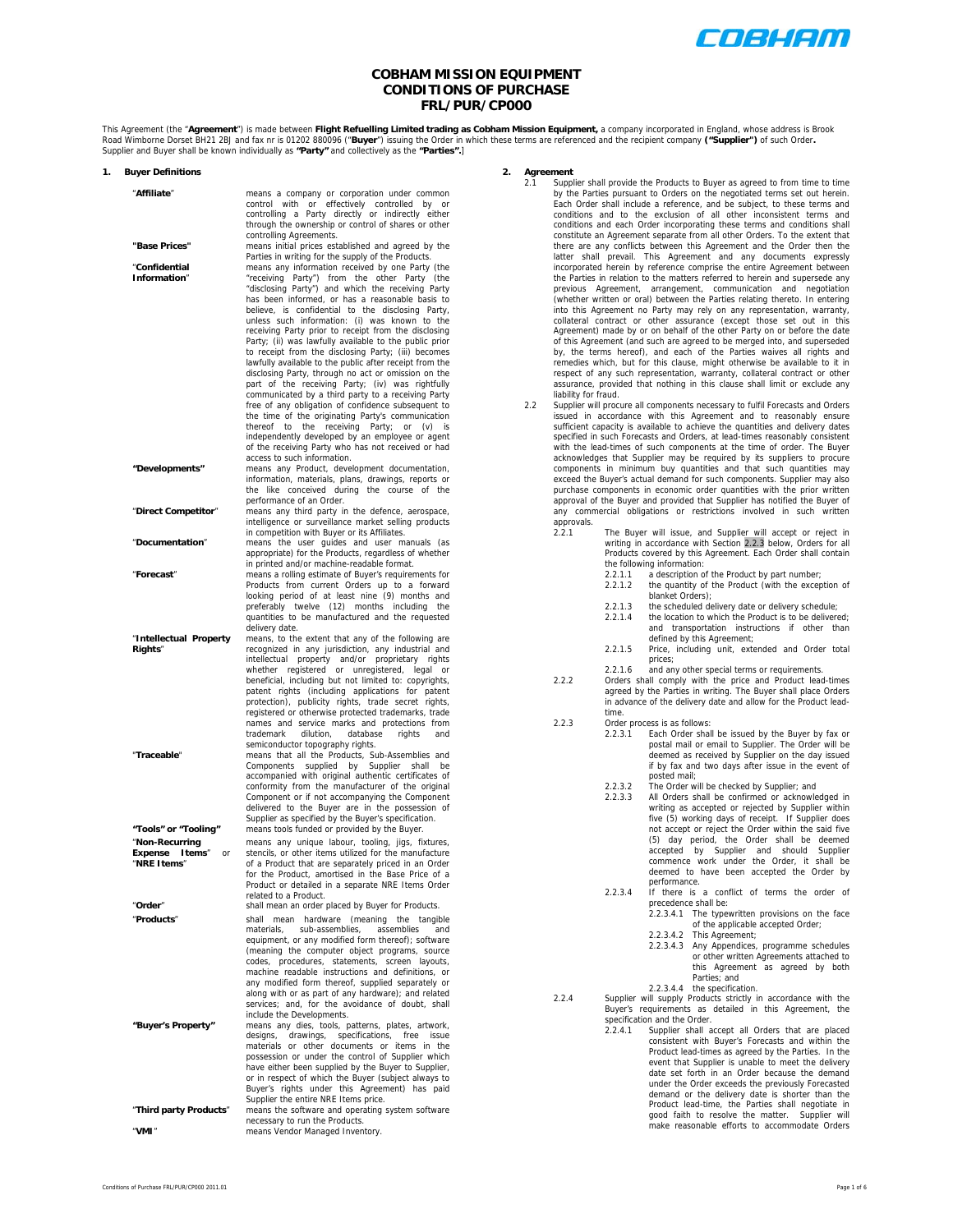

that are within 25% of the previously Forecasted demand.

- 2.2.5 The Parties acknowledge that any pre-printed provisions appearing on the reverse of, or attached to, an Order, an Order acknowledgment, or invoice shall be deemed deleted and of no effect whatsoever. Supplier shall ensure that no such pre-printed terms are on an Order acknowledgement sent to the Buyer.
- 2.2.6 Under this Agreement, Orders will be issued by each Buyer Affiliate and all rights and obligations of the Buyer under this Agreement and the Order shall pass to such Affiliate and for the purposes of that Order such Affiliate shall be deemed to be the Buyer for the purposes of this Agreement. Upon Supplier's acceptance of Orders from a Buyer's Affiliate, such Orders shall be governed exclusively by this Agreement.
- **3. General** 
	- 3.1 Any notice to be given hereunder shall be in writing and sent to the relevant Party's General Manager and Company Secretary at its address or fax number contained above (or such other address or fax number as shall have been notified to the other Party), and shall be delivered or sent:
		- 3.1.1 by fax, provided that the transmission note shall be retained for proof of delivery and provided also that a confirmation
		- copy shall also be sent by first class post; or either; 3.1.2 in the case of a notice between Parties whose respective addresses for service are in the same country, by registered or recorded delivery post or local equivalent postal service which provides written evidence of delivery; or
		- 3.1.3 in the case of a notice between Parties whose respective addresses for service are in different countries, by courier provided that such courier obtains a signature on behalf of the recipient by way of:
			- 3.1.3.1 acknowledgment of receipt and
	- 3.1.3.2 evidence of the date and time of receipt. 3.2 Such notice shall be deemed to have been given:
		- 3.2.1 in the case of a notice sent by fax, at the start of the first normal business day in the country of receipt following the date of transmission as such date is evidenced by the transmission receipt;
		- 3.2.2 in the case of a notice sent by post in accordance with clause 3.1.2, 48 hours after the date on which the registered or recorded delivery letter including such notice is posted; and
		- 3.2.3 in the case of a notice which is delivered by courier in accordance with clause 3.1.3, when it is delivered to the appropriate address, as evidenced by the signature referred to in clause 3.1.3.
	- 3.3 Neither Party shall in any manner assume or create any obligation or responsibility, express or implied, on behalf of or in the name of the other Party, or act for or bind one another in any respect except as expressly permitted under the terms of this Agreement.
	- 3.4 The relationship of Buyer and Supplier under this Agreement and the Order is intended to be that of independent contractors. Nothing contained in this Agreement or the Order shall be construed as creating a partnership, joint venture, agency, trust, or other legal association of any kind between the Parties. Except as specifically provided in this Agreement, neither Party shall act or represent or hold itself out as having authority to act as an agent or partner of the other Party or in any way to bind or commit the other Party to any obligations. Any such act shall create a separate liability in the Party so acting to any and all third Parties affected thereby. The rights, duties, obligations and liabilities of the Parties shall be several and not joint or collective, each Party being individually responsible only for its actions and the obligations as set forth in this Agreement and the Order.
	- 3.5 A person who is not a Party to this Agreement may not enforce any of its terms.
	- 3.6 If any provision of this Agreement or an Order is found invalid or unenforceable, the remaining provisions will be given effect as if the invalid or unenforceable provision were not a part of this Agreement or the Order (as the case may be).
	- 3.7 Neither this Agreement nor an Order may be varied or amended except in writing and signed by a duly authorised officer of each Party.
	- 3.8 The headings contained in this Agreement and an Order are for reference only and shall not be used in its construction or interpretation. The provisions of this Agreement and the Order shall be construed and interpreted fairly and in good faith to both Parties without regard to which Party drafted the same.
	- 3.9 References to any gender includes any other gender and the plural shall include the singular and bodies corporate shall include unincorporated bodies and (in each case) vice versa.
	- 3.10 Reference to any statute, enactment, ordinance, order, regulation or other similar instrument shall be construed to include a reference to the statute, enactment, ordinance, order, regulation or instrument as from time to time amended, extended, re-enacted or consolidated and all statutory instruments, orders, regulations or instruments made pursuant to it.
	- 3.11 The failure of either Party to enforce any provision of this Agreement or an Order shall not constitute or be construed as a waiver of such provision or of the right to enforce it at a later time.
	- 3.12 During the term of this Agreement and for one year after termination or expiration of this Agreement, Supplier shall not either directly or indirectly employ, or solicit to employ, or cause to be solicited for employment, persons employed by Buyer at the relevant time, without Buyer's prior written consent. As to employees who left the employ of Buyer prior to termination of this Agreement, Supplier shall not, directly or indirectly, employ or otherwise contract such former employee of Buyer until one year after the former employee's termination or separation from Buyer, except with Buyer's written consent.
	- 3.13 Supplier undertakes to inform Buyer immediately of any changes in ownership or control of Supplier and of any change in its organization or method of doing business that might affect the performance of Supplier's duties under this Agreement or an Order.
	- 3.14 This Agreement may be executed in several counterparts, each of which shall be deemed to be an original, but all of which together shall constitute

one and the same instrument.

- 3.15 The applicable terms in clauses 2, 3, 4, 5, 8, 9, 10, 11, 13, 14, 15, 16, 17,
- 18 and 19 shall survive termination or expiration of this Agreement. 3.16 Supplier shall at all times comply with all laws and regulations applicable to the proposed sale of the Products to Buyer and any other laws pertaining to compliance with this Agreement and the Order and obtain all permits, registrations and approvals of governmental authorities and/or standard setting agencies that are necessary or advisable (in the judgment of Buyer or Supplier) in respect of the Products.
- 3.17 Supplier understands the provisions of any relevant local laws relating to the prevention of corruption and agrees to comply with them to the extent that they apply.
- 3.18 Supplier warrants that none of its officers are government officials, police officers or civil servants.
- 3.19 Each Party hereby represents that the individuals identified below have the corporate power and authority necessary to execute this Agreement.

# **4. Law**

The formation, existence, construction, performance, validity and all aspects whatsoever of this Agreement and the Orders or of any term of this Agreement or the Orders will be governed by the laws of England and Wales.

# **5. Disputes**

- The intent of the Parties is to identify and resolve disputes promptly. Each Party agrees to perform as follows:
	- to notify the other Party of any dispute in reasonable detail as soon as possible after any dispute arises;<br>5.1.2 to negotiate in good faith to seek to resolve the dispute.
- 
- 5.2 The Parties irrevocably submit to the exclusive jurisdiction of the courts of England and Wales for the determination of any disputes arising out of or in connection with this Agreement (including (without limitation) any dispute regarding the existence, validity or termination of this Agreement and/or this clause and any dispute regarding non-contractual obligations arising out of or in connection with this Agreement). For such purposes, each Party irrevocably waives any objection to the jurisdiction of those courts, and each Party irrevocably agrees that a judgment or order of those courts in connection with this Agreement is conclusive and binding upon it.

### **6. Import/Export**

Supplier shall promptly notify Buyer of any export restrictions that may apply to the Products supplied under the Order, which shall include but not be limited to United States export controls administered by the U.S. Department of Commerce, the United States Department of Treasury Office of Foreign Assets Control and other United States agencies, and the export control regulations of the European Union, including without limitation the U.S. Export Administration Regulations, 15 C.F.R. Parts 730-774 and Council Regulation (EC) No. 1334/2000. Supplier, at its own expense, agrees to comply with all laws and regulations of the United States related to exports, imports, and foreign transactions, including, but not limited to, the International Traffic in Arms Regulations (ITAR) (22 C.F.R. §§ 120-130), the Export Administration Regulations (EAR) (15 C.F.R. §§ 730-774), and the National Industrial Security Program Operating Manual (NISPOM) (DoD 5220.22-M). Supplier also agrees to obtain, at its sole expense, any export licenses or other official authorizations and to carry out any customs or immigration formalities or similar requirements for the export of any Products covered by the Order. Supplier specifically shall obtain all required authorizations from the U.S. Government before transferring or otherwise disclosing technical data or technology (as those terms are defined in 22 C.F.R. § 120.10 and 15 C.F.R. § 722, respectively), to any Foreign Person (as defined in 22 C.F.R. § 722, respectively), to any Foreign Person notif responsibility for all regulatory record keeping associated with the use of licenses and license exceptions/exemptions. Buyer may deem Supplier's failure to comply with the requirements of this clause a substantial breach of a material term of the Order that shall subject Supplier to the termination provisions of clause 17.

# **7. Federal Acquisition Regulation ("FAR")/Defense Federal Acquisition Regulation Supplement ("DFARS")**  7.1 The FAR/DFARS clauses listed in the Order are incorporated in the Order by

reference with the same force and effect as if they were included in full text. Unless otherwise expressly noted herein, where necessary to make the FAR and DFARS clauses applicable to the Order and to protect Buyer's<br>interest, the words "Government," "DOD," and "Contracting Officer" each<br>shall mean "Buyer" or (when appropriate) "Buyer and the Contracting<br>Officer," applicable Order. The definitions outlined herein are intended to create legal relationships between Buyer and Supplier identical to, but not dependent on, the relationship the FAR and DFARS intend to establish between the proprietary and /or confidential cost and pricing data.

# **8. Products**

8.1 Supplier represents and warrants that it shall provide the Products to Buyer precisely in accordance with this Agreement and the Orders. Supplier further represents and warrants that:<br>8.1.1 it shall use all best skill

- 8.1.1 it shall use all best skill and care in such provision and shall perform its obligations in accordance with the Order;
- 8.1.2 title to the Products (including software unless expressly agreed) ordered under the Order shall transfer free from any security interest or other lien or encumbrance;
- 8.1.3 it has the rights to grant the licence rights set out in this Agreement and in the Order; 8.1.4 that the Products are of good quality, material and
- workmanship in accordance with best industry practice;<br>8.1.5 the Products are and will be fit for their intended purpose and
- use; 8.1.6 the Products are free from defects and hazards to health;
-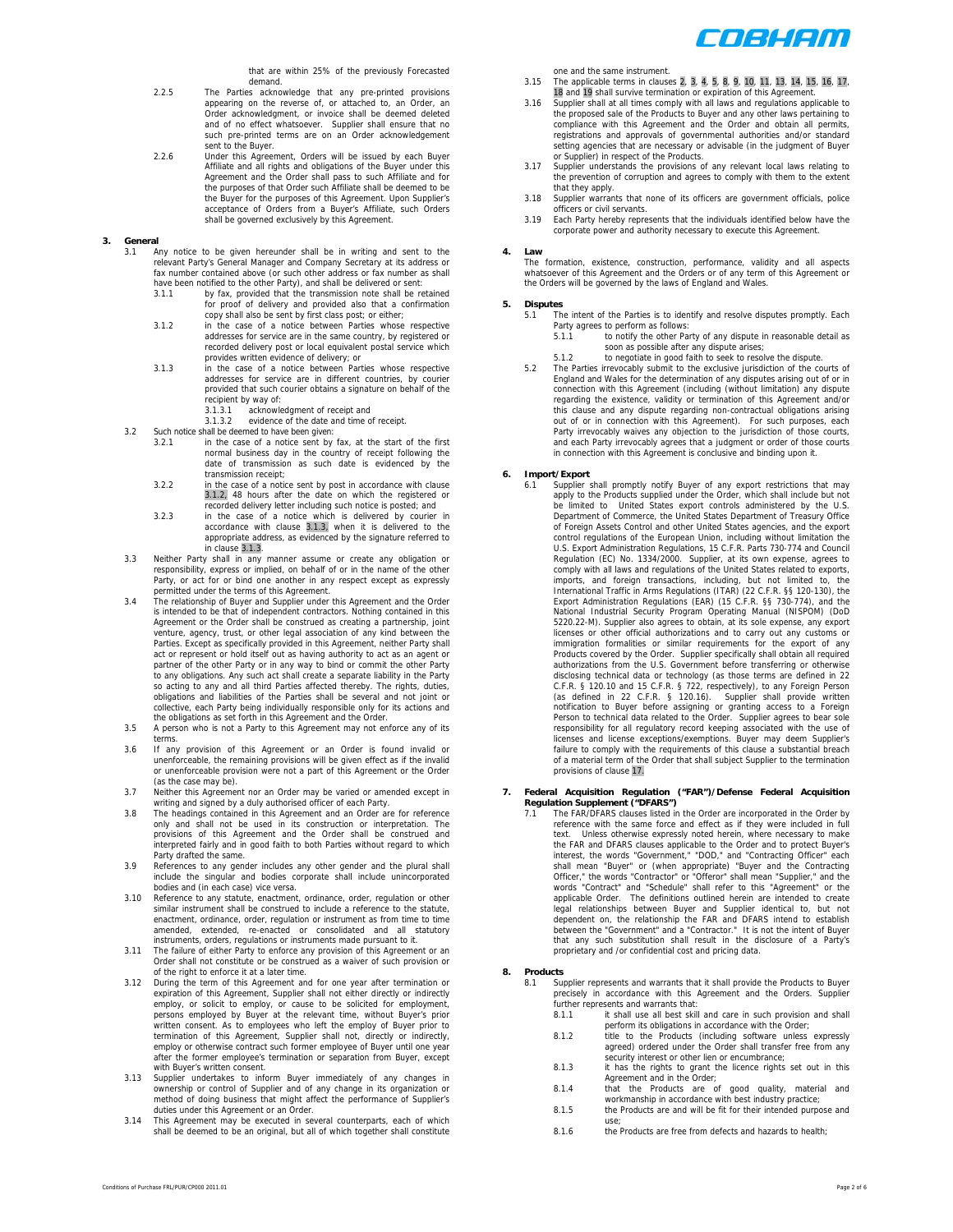

- 8.1.7 Products are new and not used, refurbished, repaired or reconditioned and not of an age that deteriorates or impairs
- their usefulness, safety or operation;<br>8.1.8 the Products do not infringe the rights of any third party;
- 8.1.9 the Products be subject to the quality assurance requirements specified in the Buyer's Quality Assurance Manual document (QAM10).
- 8.2 The Products will be delivered carriage paid to the address stated as the address for delivery on the Order unless otherwise specified in the Order. Supplier will off-load the Products at its own risk. Upon delivery of the Products by Supplier to Buyer, Buyer (or Supplier at the request of Buyer) may perform an acceptance test upon such Products. The Products shall be deemed to have been accepted when notified by Buyer in writing, including where applicable that Supplier has overcome any defects.
- 8.3 Supplier:<br>8.3.1
	- agrees that title to the hardware provided to Buyer under the Order shall pass to; and 8.3.2 grants a world wide, royalty free, perpetual, irrevocable, non-
	- transferable right to use, distribute and onward develop the software and any utilisation rights thereof to, Buyer (or its Affiliate) upon delivery or payment, whichever is the earlier. Supplier shall bear the risk of loss and damage to the Products until they are delivered (and off loaded) in conformity to the Order at Buyer's destination specified in the Order. This shall not affect or waive any of Supplier's warranties or other obligations under this Agreement or the applicable Order for, or in relation to, the Product.
- 8.4 When delivering a Product that contains software to Buyer, Supplier shall deliver all of the following:<br>8.4.1 the object code for the software;
	-
	- 8.4.2 the source code for the software;
	- 8.4.3 all Development Documentation and other Documentation relating to the software;
	- 8.4.4 copies of all applications and tools used in the creation or development of the software;
	- 8.4.5 any password and encryption details necessary to access the software or its source code; and
	- 8.4.6 full details of the software, including full name and version details, design information including module names and functionality, the type of media on which the software is provided, details of any commands required to install and make a backup copy of the software, any compression used in packaging the software, and details of operating systems on which the software runs.
- 8.5 Supplier may not deliver the Products by separate instalments unless agreed in writing by Buyer.
- 8.6 Time for the performance of all obligations of Supplier under this Agreement and Orders is of the essence.

# **9. Developments**

- Supplier agrees that it will promptly communicate the Developments to the Buyer together with all inventions, programs, improvements, processes, standards, techniques, developments, know how, designs or any other original matters whether capable of registration or not associated with the Products which, at any time during the performance of this Agreement or any Order, Supplier might devise or discover. Supplier further agrees that all such Intellectual Property Rights and all rights throughout the world deriving from the same which arise after this Agreement or any Order has terminated shall vest in Buyer absolutely, as works made for hire.
- 9.2 Supplier shall, both during the continuance and following the termination of this Agreement for any reason whatsoever, at the request and reasonable expense of Buyer, as Buyer may require, apply for, and do all acts and things necessary to obtain registration or other protection in respect of the Intellectual Property Rights in the Developments in any part of the world. Further, Supplier shall vest all such Intellectual Property Rights in Buyer, or as Buyer may direct, and also Supplier grants to Buyer the right to use Supplier's name to obtain ownership, registration and protection of such Intellectual Property Rights. 9.3 Supplier shall not, at any time, whether during the continuance or following
- the termination of this Agreement for any reason whatsoever, do anything to imperil the validity of any of the Intellectual Property Rights in the Developments and shall, at the discretion and expense of Buyer, render all assistance within Supplier's power to obtain and maintain such Intellectual Property Rights and any extension thereof.
- 9.4 To the extent that any of the rights, title and interest referred to in clause 9.1 do not vest in Buyer by operation of law, Supplier hereby irrevocably<br>assigns, transfers and conveys to Buyer, without further consideration, all<br>such rights, title and interest (including Intellectual Property Rights) such assignment shall be an assignment (in respect of any copyright
- subsisting therein) of future copyright. 9.5 With respect to any moral rights which arise under clause 9.1, Supplier shall procure that all applicable moral rights shall not be asserted by the holder of such rights.
- 9.6 Supplier acknowledges that:<br>9.6.1 all rights in the
	- 9.6.1 all rights in the Developments shall vest in Buyer absolutely;<br>9.6.2 it is not entitled to any source code or object code relating it is not entitled to any source code or object code relating to the Developments, as all rights in such source code vest absolutely in Buyer; and
	- 9.6.3 it has no rights to license the Intellectual Property Rights or Developments, or any part thereof, to any third party.
- 9.7 In consideration of the fees paid by Buyer Supplier will: 9.7.1 provide a maintenance service to Buyer on the Products as
	- defined in clauses 9.8 and 9.9; and 9.7.2 be responsible for the future development of the Products and in particular ensuring their continuing compatibility with subsequent versions of Buyer's product(s), throughout the term of this Agreement and the term of any Agreement signed between Buyer and its customers, which involve the provision of Products. For the avoidance of doubt this obligation shall continue and survive termination of this Agreement.
- 9.8 Supplier will at no additional fee or sum for the period of three (3) years

from date of written acceptance of the Products by Buyer:<br>9.8.1 provide the warranties and representations in clause 8.1; and

- 9.8.2 correct or procure the correction promptly, and no later than within five (5) days, of any failures of the Products to perform in accordance with the Order which are identified in writing by Buyer to Supplier. Any correction by Supplier shall be deemed to be a Product for the purposes of this Agreement and the Order. Supplier shall be responsible for all costs (including delivery and collection charges) and delays incurred by Supplier and Buyer in respect of any faulty Products or failure to meet Supplier's obligations under this Agreement or any Order.
- 9.9 Buyer may produce maintenance releases of its own proprietary software, which use or are integrated with the Product from time to time, and Supplier shall update the Product to ensure that such updated Product shall operate with Buyer's maintenance releases in the manner that it did with Buyer's original software. Such updated Products will be supplied to Buyer at no additional fee. The Parties hereto shall agree a delivery date for such update Products, which date shall be no later than three (3) months from date of notification to Supplier by Buyer of its maintenance release schedule.
- 9.10 Supplier shall give Buyer at least thirty (30) days' written notice if it proposes to incorporate in or use Products in combination with any opensource software, whereupon Buyer may require that Supplier, as soon as practicable and in good faith:<br>9.10.1 provides and di
	- provides and discusses with Buyer all reasonable additional information concerning the open-source software including without limitation (except for conditions of confidentiality) the type, proposed use and licence terms;
	- 9.10.2 discusses with Buyer any negative potential effects upon the Intellectual Property Rights of Buyer's products; and
	- 9.10.3 takes such action as may be reasonably instructed by Buyer to minimize any such negative effects or to remove and replace the open-source software. Irrespective of the above, Supplier shall not use open-source software for any reason whatsoever,
- if Buyer notifies Supplier in writing of its objection to such use. 9.11 Supplier shall not introduce into any of Buyer's or any of Buyer's Affiliates' computer systems anything, including any computer program code, virus, authorisation key, licence control utility or software lock, which is intended
	- by any person to, is likely to, or may:<br>9.11.1 impair the operation of the Product or any other computer<br>systems or programs in the possession of Buyer or any of Buyer's Affiliates or impair the receipt of the benefit of the Products; or
- 9.11.2 cause loss of, or corruption or damage to, any program or data held on any computer systems or other systems. 9.12 Supplier agrees that Buyer and Buyer's customers may each inspect the
- performance of Supplier's obligations under this Agreement or any Order. To the above extent Supplier shall enable Buyer, or Buyer's customers (as applicable) to conduct inspection at its office or at the place where it performs the obligations under this Agreement or any Order, specifically by allowing Buyer's and/or Buyer's customers (as applicable), inspectors and persons authorised by the same to have access to premises, documents and information connected with performance of Supplier's obligations and provide oral or written information to the persons performing the inspection.
- 9.13 Supplier, at no additional cost to Buyer, shall:<br>9.13.1 comply with all of Buyer's stands
	- 9.13.1 comply with all of Buyer's standard policies that are relevant to the supply of the Products and any other on-site regulations specified by Buyer for personnel working at Buyer's premises or relating to accessing any Buyer's computer systems. Buyer shall provide Supplier with a copy of such policies and standards as they exist at the Order date, and, whenever they are updated, promptly following issue of the updated versions;
	- 9.13.2 provide the Products in compliance with all requirements of all applicable legislation from time to time in force and which is or may become applicable to the Products. Supplier shall promptly notify Buyer if Supplier is required to make any change to the Products for the purposes of complying with its obligations under this clause; and
	- 9.13.3 promptly notify Buyer of any health and safety hazards that exist or may arise in connection with the supply of the Products.
- 9.14 Supplier shall immediately notify Buyer if any Products and/or Intellectual Property Right or part thereof, shall infringe or breach any law. In the event that any such Products and/or Intellectual Property Right or part thereof shall infringe or breach any law, Supplier shall at no additional cost to Buyer and as soon as is reasonably practicable provide to Buyer replacement Products and/or Intellectual Property Right which do not infringe or breach the law and which shall perform in a manner identical in all material respects to the Products and/or Intellectual Property Right as it was prior to such replacement.

- **10. Quality**<br>10.1 Supplier's quality system shall be compliant with the requirements of<br>ISO9001.
	- 10.2 Buyer may at any time make changes in writing relating to the Order, including changes in the drawings or specifications, method of shipment, quantities, packing or time or place of delivery. If such changes result in an increase in cost of, or time required for, performance of the Order an equitable adjustment will be made to the price, delivery schedule or both. Any such claim or adjustment must be approved by Buyer in writing before Supplier proceeds with such changes.
	- 10.3 Supplier undertakes to work with the Buyer to maintain a technical watch for obsolescence on all Products. For the purpose of this Agreement, a technical watch shall be defined as the on-going verification of the forward availability of parts, processes and materials procured from Supplier's subcontract and supply base. This watch shall occur on a quarterly basis.
	- 10.4 Supplier will maintain detailed quality control and manufacturing subassembly and component Traceability records for the period of at least twelve years from the date of last supply of the Products. After twelve (12)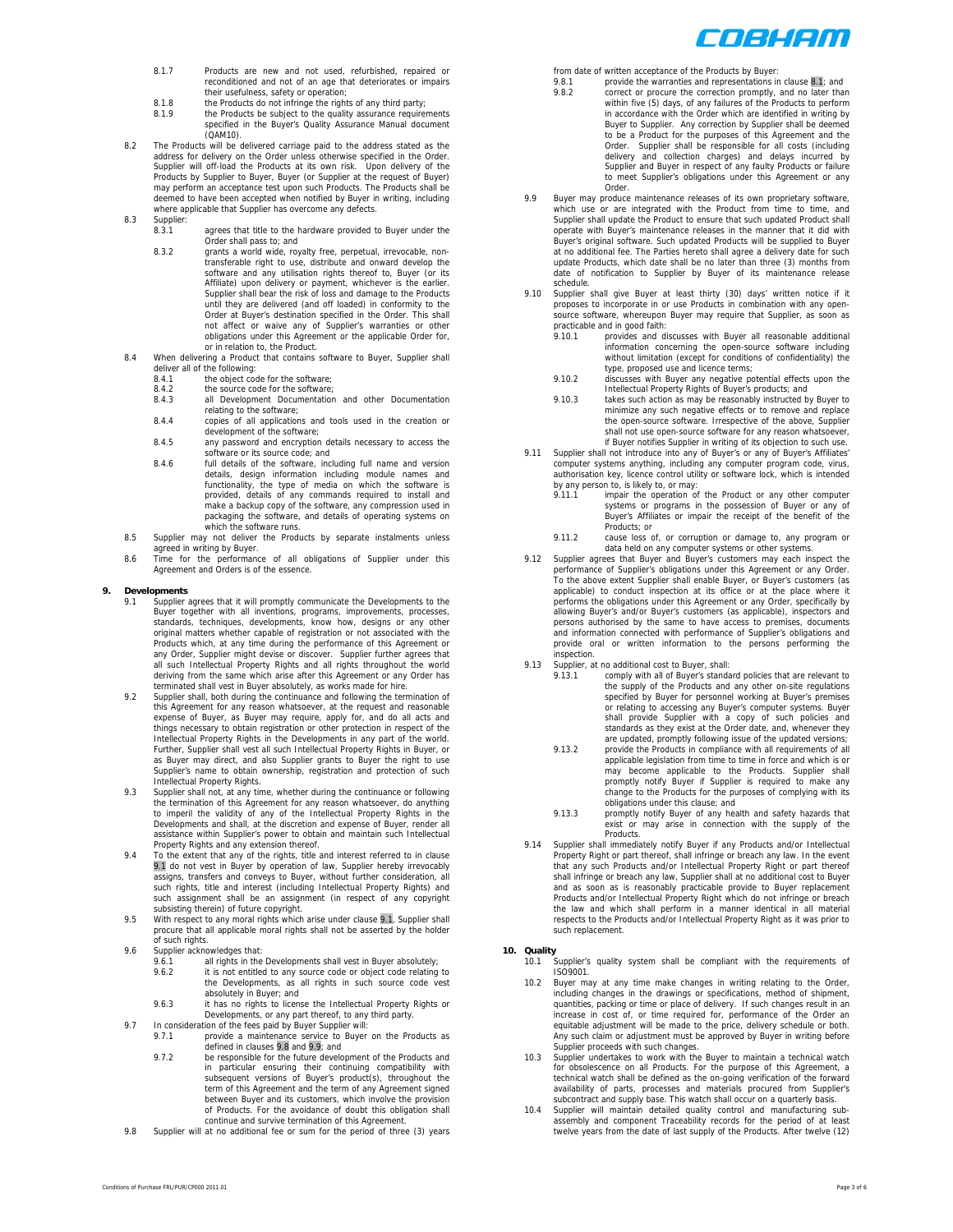

years, Supplier shall either agree to continue holding the records or shall offer the Buyer, at no charge, the option to transfer them for archiving or provide electronic copies to the Buyer. No record shall be destroyed without the Buyer's written approval.

## **11. Traceability**

- 11.1 Under the terms of this Agreement, Supplier shall have and operate a process to ensure that all Products, sub-assemblies and the components contained therein supplied to the Buyer are completely Traceable back to manufacturer by batch or lot or date code.
- 11.2 Further Supplier hereby agrees, unless directed otherwise by the Buyer, to procure components through franchised distributors or direct component Suppliers. Supplier agrees to indemnify and hold the Buyer harmless from and against all costs and expenses for the removal, repair or replacement and reinstallation of counterfeit components incorporated into a Product sold by Supplier to the Buyer where the counterfeit component was procured by Supplier from a person or entity other than a franchised distributor or direct component Supplier or other person or entity preapproved by the Buyer in writing. 11.2.1 Supplier will:
	- - 11.2.1.1 require that its Suppliers provide a Certificate of Conformance with each component shipment;
		- 11.2.1.2 perform incoming inspections of components and paperwork to ensure conformity to Specification; and
		- 11.2.1.3 maintain and document incoming inspection specifications used for each component used in manufacturing Products. The foregoing obligations of this Section 10.4 shall not apply to components consigned or sold to Supplier from the Buyer.
	- 11.2.2 If components are not purchased from an original equipment manufacturer, franchised distributor or without full traceability and manufacturers certificates, Supplier will ensure that prior written approval has been obtained from the Buyer before using such components and that the approving permit number shall be cross referenced on Supplier's release certification. To obtain the Buyer's approval Supplier may have to, at the Purchases sole option and at Suppliers cost, perform the following:<br>11 2 2 1
		- 11.2.2.1 check with the original equipment manufacturer that the date and batch codes identified on the Certificate of Conformity are genuine; and
		- 11.2.2.2 complete or arrange for actual component testing on a representative sample of the components to
	- verify their conformance to specification.<br>11.2.3 For components purchased from the Buyer Supplier shall maintain the traceability back to the paperwork provided by the Buyer as part of the components transfer.

### **12. Buyer Continuous Improvement**

- The Parties agree that competitive pressures necessitate a program of continuous improvement. On all manufacturing contracts forecast to last longer than six (6) months in aggregate, each Party shall cooperate in good faith to implement a Product cost reduction program involving new technologies, component cost reduction, productivity, quality and reliability improvements, and manufacturing processes (including cycle time and assembly costs) which are mutually deemed beneficial when all engineering and re-qualification costs are considered. The Parties shall at quarterly meetings conduct reviews with specific emphasis on quality, delivery, and cost improvements. Any cost savings which are achieved by Supplier as a result of implementing cost reductions proposed solely by the Buyer shall reduce the price of the Products by the entire amount of Supplier's cost savings, after Supplier has recovered its NRE Items associated with the cost reduction. Any cost savings which are achieved by Supplier as a result of changes proposed solely by Supplier, or jointly by the Parties, after Supplier has recovered its NRE Items associated with the cost reduction, shall be shared equally by the Parties for a period of twelve (12) months and shall be retained exclusively by the Buyer after twelve (12) months. Notwithstanding the foregoing, cost reductions will commence immediately to reduce total costs of acquisition within an integrated supply chain by actively driving best practice in areas including, but not limited to: 12.1.1 elimination of incoming inspection activities;
	-
	- 12.1.2 simplification of ordering, and billing processes;
	- 12.1.3 improved packaging and labeling; and<br>12.1.4 inventory reduction through: a
	- 12.1.4 inventory reduction through: application of supply<br>replenishment concepts; direct fulfillment, pull systems where<br>appropriate; logistics solutions, including consignment<br>supermarkets, ship set kitting and VMI; close forecasting and planning; and integration of higher level assemblies.
	- 12.2 The Parties will work together to develop a cost model under which Product Base Prices will be agreed. Supplier shall embrace the concept of target costing for new projects. Target costs will be provided for all new enquiries and modifications when known. Regular review meetings will be used to develop the Base Price structure with Supplier prior to any contractual Agreement. The cost for volume production for each potential product will be agreed using the framework of this Agreement.
	- 12.3 Supplier agrees that during the term of this Agreement, if requested by the Buyer, they will work together to develop and implement productivity improvements, including but not limited to, value engineering, Kaizen events, and quality improvements for the purpose of reducing Supplier's costs to manufacture the Products and the Parties' transaction costs.
	- 12.4 The Parties agree that during the term of this Agreement, they shall work together to develop and implement a Product lead-time and component lead-time reduction program to reduce the Product lead-times and component lead-times mutually agreed by the Parties immediately this Agreement is signed. Product lead-time and component lead-time reduction programs may include, but shall not be limited to initiatives such as security stocking of long lead-time items, lower tier Supplier Agreements, reengineering the manufacturing process, and Product redesign. The Parties
- For the Separate FRL/PUR/CP000 2011.01 Page 4 of 6

agree to baseline forward Product lead-times and component lead-times for purposes of benchmarking the success of such programs.

# **13. NRE and Tooling**

- 13.1 Supplier shall quote the life of any new Tools prior to these Tools being manufactured. This will be expressed as the number of parts capable of being produced by the Tooling. Supplier will be responsible for the maintenance and replacement of all Tooling where damage is caused to the Tooling by the acts or omissions of Supplier in not undertaking due care, maintenance and attention to the Tooling, negligence or wilful misconduct of Supplier. Supplier shall transfer to the Buyer any transferable warranties on tooling.
- 13.2 Unless otherwise agreed between the Parties for extraordinary NRE costs (which will be discussed by the Parties), all NRE Item costs will be amortised into the Base Price over a 12-month period.
- 13.3 Full NRE Item costs for each Product will be quoted using the Buyer's Bid Template documents.
- 13.4 The amortization quantity should be clearly documented on the Buyer's Bid Template. Once the total amortization quantity for each Product has been delivered, Supplier shall subtract the amortization amount from the Base Price and establish a new Base Price for subsequent deliveries.
- 13.5 Lead times for all tooling are to be quoted by Supplier and accomp a detailed timing plan.
- 13.6 Supplier shall be responsible for the routine maintenance, storage, repair usage and calibration (if calibration or other specialist requirements are required outside of routine maintenance, repair or usage and not caused by a lack of care or damage by Supplier, then such costs shall be agreed in advance and paid for separately by the Buyer) of all the Buyer furnished, Government furnished and or Government funded equipment tooling, test rigs, rigs and fixtures and/or test stands and Buyer acquired NRE Items in Supplier's possession for performance of this Agreement. Equipment not owned by Supplier which requires a National Institute of Standards and Technology traceable certificate of calibration will be quoted and submitted to the Buyer for approval prior to submitting equipment to third Party calibration. Supplier will track and file calibration certificates and schedules.
- 13.7 Supplier shall be responsible for the maintenance and replacement of all NRE Items within their useful life, fair wear and tear excepted. The Buyer shall have an option at any time, which shall be exercised by written notice to Supplier, to pay not more that the balance of the outstanding NRE Item cost for its outright ownership. In this event, Supplier shall subtract the amortisation amount from the Base Price and establish a new Base Price for subsequent deliveries

- **14. Buyer's Property**  14.1 Buyer's Property shall become and/or remain the exclusive property of the Buyer. The Buyer may demand possession thereof at any time without notice; however, if such a demand of possession is made and it affects Supplier's cost of performing the Order(s) on which the Buyer's Property is or was to be used, or affects Supplier's ability to meet any delivery dates under such Order(s), then such demand shall constitute a modification for which Supplier is entitled to a price adjustment or delivery schedule<br>adjustment or both. Similarly, if Supplier requires such demanded Buyer's<br>Property and it adversely impacts the ability of Supplier to perform its<br>oblig from such further obligations.
	- Further Supplier warranty that:
	- Supplier shall maintain and keep the Buyer's Property in good condition. The Buyer will compensate Supplier at its normal hourly rates for all calibration, maintenance or repair services to the Buyer's equipment or tooling (other than normal preventative maintenance services or services to correct defects caused by Supplier's act or omissions negligence or wilful misconduct, provided that the Buyer approves such services and rate in advance and in writing. The Buyer is not required to compensate Supplier for any such services associated with equipment or tooling owned by
	- Supplier and not intended to be assigned to the Buyer. 14.3 The Buyer's Property shall not be removed from Supplier's premises except on the prior written permission of the Buyer. Supplier may remove Buyer's Property from Supplier's premises for purposes of repair provided that Supplier provides advance notice to the Buyer of the anticipated removal.
	- 14.4 Supplier shall keep the Buyer's Property separate and apart from its own property and that of other persons and shall clearly mark the Buyer's Property as being the Buyer's property. 14.5 The Buyer's Property shall not be used by Supplier for any purpose other
	- than for the supply of Product to the Buyer.
	- 14.6 Supplier will compile and submit reports on the status of the Buyer's Property as reasonably requested by the Buyer including details on any repairs and maintenance necessary to maintain supply of Product to specification.
	- 14.7 Supplier shall be liable to the Buyer for any loss of or damage to the Buyer's Property during the time it is in Supplier's possession, custody or control. During such time Supplier shall insure the Buyer's Property at full replacement value in the name of and for the benefit of the Buyer at Supplier's expense with a reputable insurance provider and shall provide to the Buyer on demand certificates of insurance evidencing such insurance and the receipts for premiums paid thereon.
	- 14.8 Supplier waives any lien which it might otherwise have (whether at the date hereof or subsequently) on any of the Buyer's Property for work done thereon or otherwise. This condition shall not be construed as a waiver of any other right of recovery of any other charges that may be due to Supplier for such work.
	- Supplier shall keep the Buyer's Property free of all mortgages, charges or other encumbrances and will procure that any lien over the Buyer's Property is discharged forthwith.
	- 14.10 Supplier shall promptly pay the Buyer on demand the full replacement value of any of the Buyer's Property, which is not returned or satisfactorily accounted for.

### **15. LIABILITY AND INDEMNITY**

15.1 SUPPLIER REPRESENTS AND WARRANTS THAT IT HAS THE AUTHORITY TO PERFORM ALL ITS OBLIGATIONS AND GRANT THE RIGHTS GRANTED PURSUANT TO THIS AGREEMENT OR THE ORDER AND THAT SUCH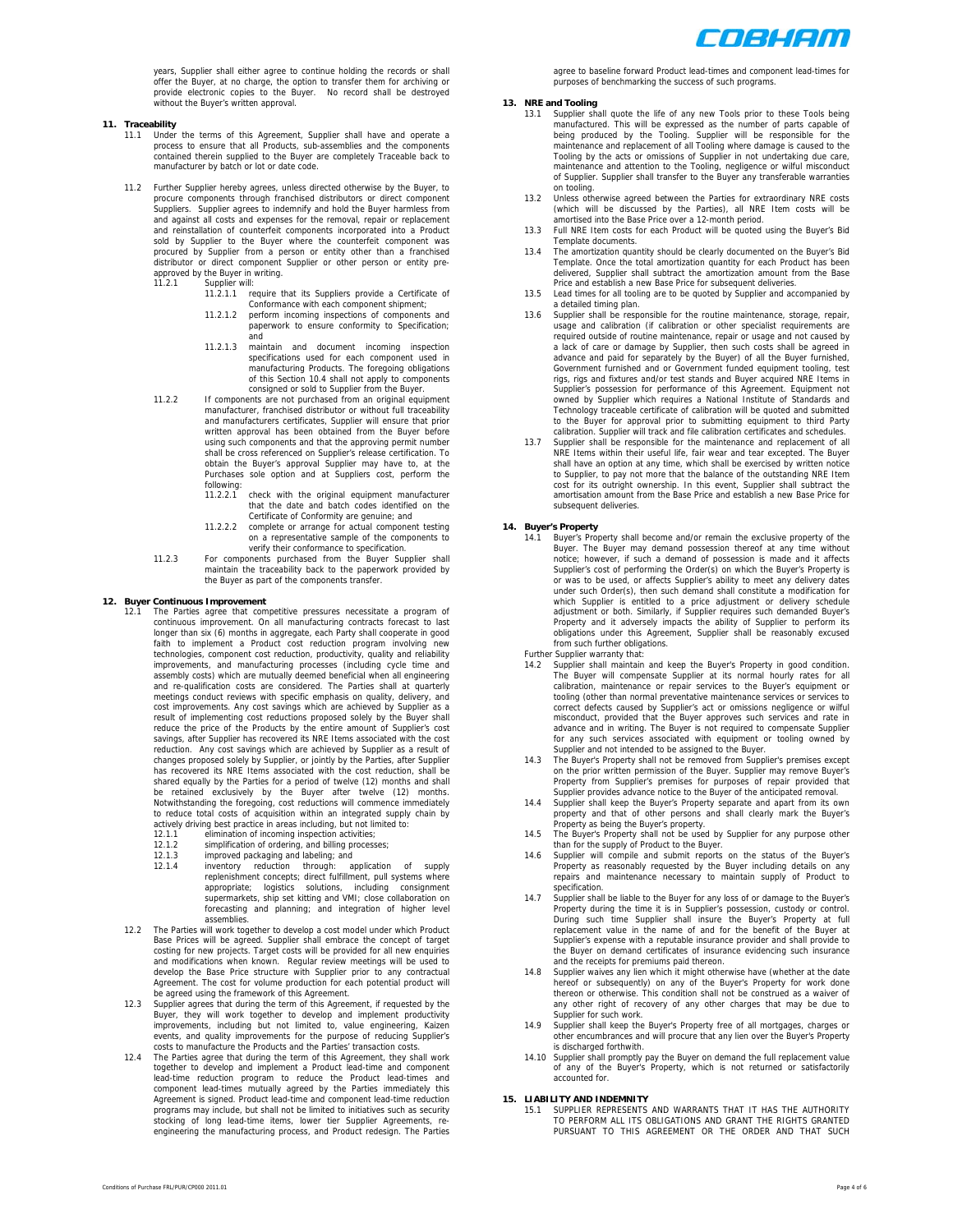

PERFORMANCE OR THE GRANTING OF SUCH RIGHTS IS NOT IN BREACH OF ANY AGREEMENT TO WHICH IT IS A PARTY OR OTHERWISE BOUND.

- 15.2 SUPPLIER SHALL BE LIABLE TO BUYER FOR ALL DAMAGES, COSTS, EXPENSES AND ANY OTHER SUMS INCURRED OR CHARGED THAT BUYER MAY SUFFER IN CONNECTION WITH ANY ACTS OR OMISSIONS OF SUPPLIER UNDER THIS AGREEMENT OR THE ORDER.
- 15.3 SUPPLIER SHALL INDEMNIFY, KEEP INDEMNIFIED AND HOLD HARMLESS BUYER FROM AND AGAINST ANY CLAIMS BY THIRD PARTIES WHICH ARE<br>CAUSED BY OR ARISE OUT OF OR IN CONNECTION WITH<br>15.3.1 ANY ACT OR OMISSION OF BUYER CARRIED OUT PURSUANT
	-
- TO INSTRUCTIONS OF SUPPLIER; OR 15.3.2 ANY BREACH BY SUPPLIER OF ANY TERMS OF THIS AGREEMENT OR THE ORDER 15.4 NOTWITHSTANDING ANYTHING STATED HEREIN NOTHING SHALL EXCLUDE OR LIMIT THE LIABILITY OF EITHER PARTY:
	- 15.4.1 FOR DEATH OR PERSONAL INJURY ARISING AS A RESULT OF THE NEGLIGENCE OF THE OTHER OR ITS EMPLOYEES; OR
		- 15.4.2 FOR FRAUD; OR
		- 15.4.2 FOR LIABILITY ARISING PURSUANT TO CLAUSE 8, CLAUSE 9 CLAUSE 15.7 OR CLAUSE 16; OR
		-
		- 15.4.4 FOR GROSS NEGLIGENCE; OR 15.4.5 FOR ANY MATTER FOR WHICH IT WOULD BE ILLEGAL FOR THE RELEVANT PARTY TO EXCLUDE OR LIMIT OR TO ATTEMPT TO EXCLUDE OR LIMIT ITS LIABILITY.
- 15.5 SUBJECT TO CLAUSE 15.4, BUYER'S AGGREGATE LIABILITY UNDER THIS AGREEMENT IS LIMITED TO 100% OF THE TOTAL AMOUNT OF FEES WHICH HAVE BEEN PAID UNDER THIS AGREEMENT.
- 15.6 BUYER WILL HAVE NO LIABILITY UNDER OR IN CONNECTION WITH THIS AGREEMENT OR ANY ORDER IN RESPECT OF:
	- 15.6.1 LOSS OF PROFITS, LOSS OF BUSINESS, LOSS OF REVENUE, LOSS OF CONTRACTS, LOSS OF GOODWILL, LOSS OF ANTICIPATED EARNINGS OR SAVINGS (IN EACH CASE WHETHER DIRECT, INDIRECT, INCIDENTAL OR CONSEQUENTIAL); OR
	- 15.6.2 LOSS OF USE OR VALUE OR DAMAGE OF ANY DATA OR EQUIPMENT (INCLUDING SOFTWARE), WASTED MANAGEMENT, OPERATION OR OTHER TIME (IN EACH CASE WHETHER DIRECT, INDIRECT, INCIDENTAL OR CONSEQUENTIAL); OR
	- 15.6.3 ANY SPECIAL, INDIRECT, PUNITIVE, INCIDENTAL OR CONSEQUENTIAL LOSS, HOWSOEVER ARISING.
- 15.7 SUPPLIER WARRANTS THAT THE PRODUCTS WILL NOT INFRINGE A<br>THIRD PARTY'S INTELLECTUAL PROPERTY RIGHTS. SUPPLIER WILL<br>INDEMNIFY, KEEP INDEMNIFIED AND HOLD HARMLESS BUYER AND<br>BUYER'S CUSTOMERS FROM, AND AT ITS OWN COST DEF CLAIM, LEGAL ACTION OR ALLEGATION THAT THE PRODUCTS AND/OR INTELLECTUAL PROPERTY RIGHT CREATED BY SUPPLIER PURSUANT TO THIS AGREEMENT OR THE ORDER (WHETHER CREATED USING BUYER'S SOFTWARE OR CREATED BY ANY OTHER MEANS WHATSOEVER) INFRINGE THE INTELLECTUAL PROPERTY RIGHTS OF A THIRD PARTY AND WILL PAY<br>THE AMOUNT OF ANY SETTLEMENT OR THE COSTS AND DAMAGES<br>AVARDED INCLUDING REASONABLE LEGAL FEES (IF ANY) IN SUCH<br>ACTION. FOLLOWING NOTICE OF A CLAIM OR A THREATE RIGHTS)<br>15 7 1
	- PROVIDE FOR BUYER AND BUYER'S CUSTOMERS THE RIGHT TO CONTINUE TO USE THE PRODUCT AND/OR<br>INTELLECTUAL PROPERTY RIGHT; OR<br>15.7.2 REPLACE OR MODIFY THE PRODUCT AND/OR INTELLECTUAL
	- PROPERTY RIGHT SO AS TO MAKE IT NON-INFRINGING OF<br>THAT SUCH REPLACEMENT OR MODIFICATION SHALL<br>THAT SUCH REPLACEMENT OR MODIFICATION SHALL<br>PERFORM IN A MANNER IDENTICAL IN ALL MATERIAL<br>RESPECTS TO THE, PRODUCT AND/OR INTELL PROPERTY RIGHT AS IT WAS PRIOR TO SUCH REPLACEMENT OR MODIFICATION.
- 15.8 SUPPLIER SHALL PURCHASE, RENEW AND MAINTAIN AS NECESSARY SUFFICIENT PUBLIC LIABILITY, TANGIBLE PROPERTY AND PROFESSIONAL INDEMNITY INSURANCE COVER TO SATISFY BUYER THAT IT IS INSURED<br>TO SUCH AN EXTENT TO ENABLE IT TO SATISFY ANY INDEMNITIES AND<br>LIABILITIES INCURRED UNDER THIS AGREEMENT OR ANY ORDER. SUPPLIER SHALL PROVIDE TO BUYER A COPY OF THE RELEVANT<br>INSURANCE POLICIES ON THE EFFECTIVE DATE, AND SHALL ALSO<br>PROVIDE BUYER WITH A COPY OF THE SAME AT ANY TIME DURING THE<br>CONTINUANCE OF THIS AGREEMENT OR ANY ORDER UPON T AVOIDANCE OF DOUBT, EACH SAID INSURANCE POLICY FOR THE ABOVE MUST PROVIDE SUPPLIER WITH COVER OF AT LEAST \$50,000,000 (FIFTY MILLION UNITED STATES DOLLARS) PER EVENT OR SERIES OF RELATED **EVENTS**

- **16. Intellectual Property Rights in Buyer's Products**  16.1 Supplier acknowledges that any and all of the Intellectual Property Rights subsisting in or used in connection with the products (which includes software and documentation) of Buyer are and shall remain the sole property of Buyer.
	- 16.2 Supplier undertakes not to:<br>16.2.1 copy Buyer's
		- 16.2.1 copy Buyer's product (other than as authorized under this Agreement) nor otherwise reproduce the same;
			- 16.2.2 utilize, customize, modify or create derivative works of, translate, adapt or vary Buyer's products except as expressly permitted in this Agreement or otherwise agreed in writing between the Parties;
			- 16.2.3 disassemble, decompile or reverse engineer Buyer's product, except if and to the extent permitted by applicable law; and
			- 16.2.4 license or sell any Buyer's products, or any part thereof, to any third party.

# **17. Termination**

- 17.1 Supplier shall be entitled by notice in writing, without prejudice to any of its rights herein, to terminate forthwith this Agreement or an Order if Buyer is in substantial breach of a material term of this Agreement or an Order (as the case may be) and within sixty (60) days of the date of dispatch to Buyer of a written request from Supplier to remedy such breach Buyer fails to remedy such breach.
- 17.2 Without prejudice to any of its accrued rights whether arising out of or in connection with this Agreement or an Order either Party shall be entitled to immediately terminate this Agreement or any Order by notice in writing if the other Party is unable to pay its debts, makes a proposal for a voluntary arrangement or convenes a meeting of its creditors to consider such a proposal, becomes subject to any voluntary arrangement, has a receiver, manager, or administrative receiver appointed over any of its assets, undertaking or income, passes a resolution for its winding-up (save for the sole purpose of a solvent liquidation to effect a reconstruction or amalgamation previously approved in writing by the Party serving notice), is subject to a petition presented to any court for its winding-up, has a provisional liquidator appointed, has a proposal made for a compromise or arrangement under Part 26 Companies Act 2006 (save for the sole purpose of a solvent reconstruction or amalgamation previously approved in writing by the Party serving notice), has an administrator appointed in respect of it or is the subject of an application for administration filed at any court or a notice of appointment of an administrator filed at any court or a notice of intention to appoint an administrator filed at any court by any person or is the subject of a notice to strike off the register of companies maintained by the relevant authority in the country where that Party is incorporated. Buyer shall be entitled by notice in writing, without prejudice to any of its rights herein, to terminate forthwith this Agreement or an Order if Supplier is in substantial breach of a material term of this Agreement or an Order (as the case may be) and such breach is incapable of remedy or, where the breach is capable of remedy, Supplier fails to remedy such breach within thirty (30) days of the date of dispatch to Supplier of a written request from Buyer
- specifying the breach and requiring it to be remedied. 17.3 Supplier shall promptly notify Buyer in writing if Supplier or any of its Affiliates:
	- 17.3.1 purchases a controlling interest, acquires or otherwise has any interest in a direct competitor of Buyer; or
	- 17.3.2 is purchased, has any of the controlling interest bought, acquired or otherwise transferred to a direct competitor of Buyer. Buyer shall have the right to terminate this Agreement or any Order within thirty (30) days of receipt of such written notice by serving notice in writing on Supplier to that effect.
- 17.4 This Agreement may be terminated by Buyer serving one months' notice in writing on Supplier. Each Order entered into pursuant to this Agreement will continue until terminated in accordance with the terms of that Order notwithstanding any termination of this Agreement unless Buyer serves notice in writing on Supplier on or before the date of the termination of this Agreement that the Order will terminate on the termination of this Agreement. A right on the part of Buyer to terminate an Order will immediately give rise to a right on the part of Buyer to terminate any or all other Orders.
- 17.5 Buyer is entitled to cancel the Order in whole or in part by giving written notice to Supplier at any time prior to delivery of the Products in which event Buyer's sole liability will be to pay to Supplier fair and reasonable compensation for work-in-progress at the time of cancellation but such compensation will not include loss of profits (whether direct or indirect and
- whether actual or anticipated) or any indirect or consequential loss. 17.6 Supplier shall provide or return, as applicable, to Buyer all the Developments and any other material relating to the Developments and all copies of any of them by no later than thirty (30) days from the date of expiration or termination of this Agreement for any cause whatsoever.

# **18. Confidentiality Obligations**

- 18.1 Each Party agrees to maintain Confidential Information received from the other in confidence and not to use or disclose such Confidential Information, without the prior written approval of the disclosing Party, except as required to comply with any order of a court or any applicable rule, regulation or law of any jurisdiction. Confidential information shall not include that which:<br>18.1.1 is in
	- is in the public domain prior to disclosure to the receiving Party;
	- 18.1.2 becomes part of the public domain through no unauthorized
	- act or omission on the part of the receiving Party; 18.1.3 is lawfully in the possession of the receiving Party prior to disclosure by the disclosing Party; or
- 18.1.4 is independently developed by employees of the receiving Party with no access to the Confidential Information. In the event that a receiving Party is required by judicial or administrative process to disclose Confidential Information of the disclosing Party, it shall promptly notify the disclosing Party and allow the disclosing Party a reasonable time to oppose such process. Each Party agrees that the Confidential Information shall be disclosed only on a need-to-know basis to<br>their employees, officers, directors, Affiliates, agents,<br>professional advisors or others that are likewise subject to a<br>confidentiality obligation. Each Party degree of care, but not less than a reasonable degree of care, to prevent the unauthorized disclosure or use thereof that such Party uses to protect its own confidential information of like nature. The Parties hereby acknowledge that damages may not be an adequate remedy for any breach of this clause 18.1 and that either Party will therefore be entitled to apply for injunctive relief from any court of competent jurisdiction to restrain any breach or threatened breach of this clause 18.1. 18.2 Return of Confidential Information
- Upon termination or expiration of this Agreement, each Party agrees at the<br>request of the other Party to destroy and certify destruction thereof of all<br>Confidential Information in its possession received from the other sav